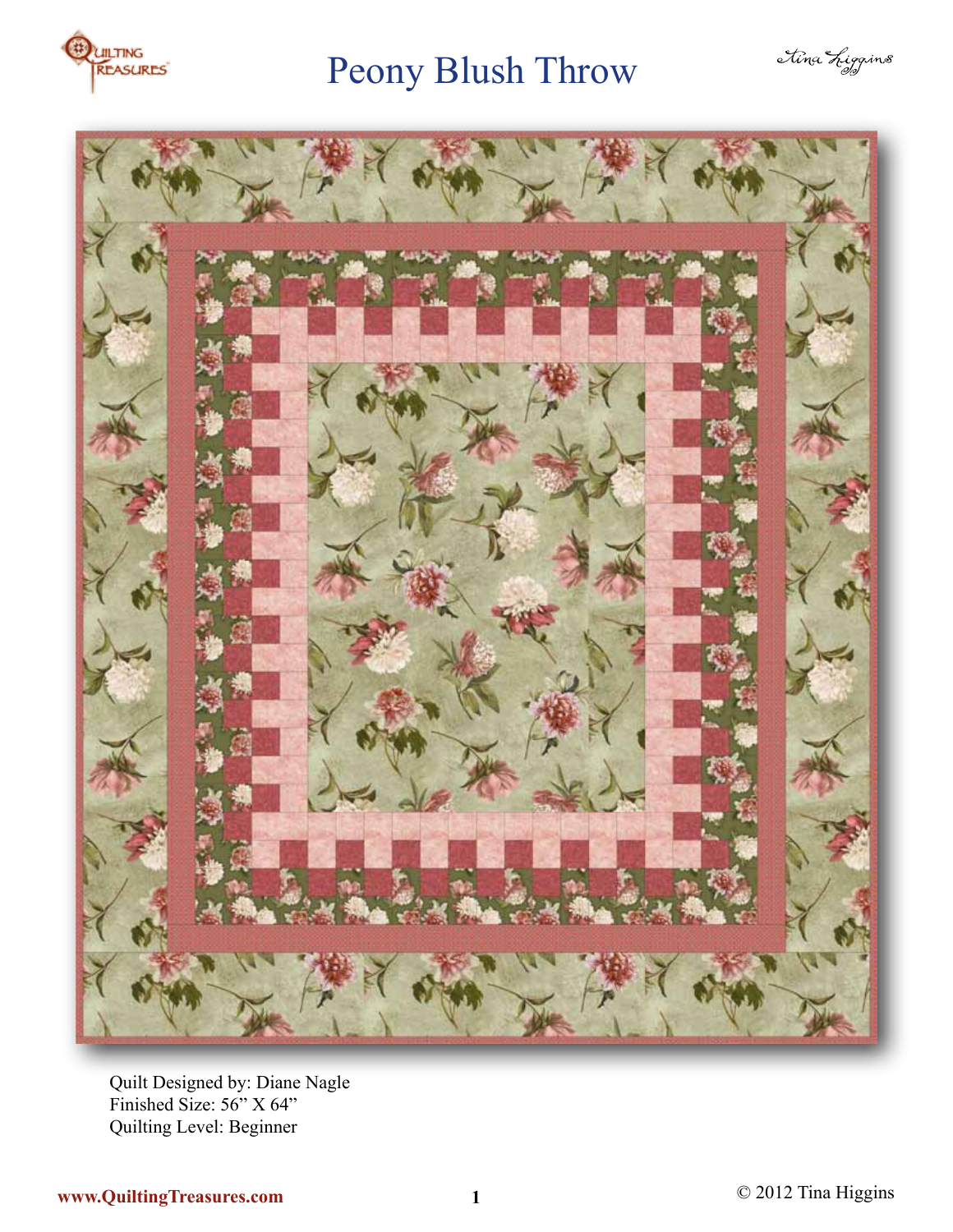

## Peony Blush Throw









|         |         |         |                          | <b>FABRIC</b><br><b>REQUIREMENTS</b> |  |
|---------|---------|---------|--------------------------|--------------------------------------|--|
|         |         |         | Design                   | Yards                                |  |
|         |         |         | 45771 H                  | $2\frac{3}{8}$                       |  |
| 45771 H | 45774 D | 45777 D | 45774 D                  | $\frac{1}{2}$                        |  |
|         |         |         | 45777 D<br>(inc binding) | $1\frac{1}{8}$                       |  |
|         |         |         | 45775 P                  | $\frac{5}{8}$                        |  |
|         |         |         | 45772 F                  | $\frac{7}{8}$                        |  |
| 45775 P | 45772 F | 45773 P | 45773 P<br>(backing)     | $3\frac{3}{4}$                       |  |

## **Cutting:**

#### **WOF** = Width Of Fabric

## **Fabric A 45771H Light green large floral**

• (6) strips 6 ½" x **WOF**. Outside border.

• (1) 24  $\frac{1}{2}$ " x 32  $\frac{1}{2}$ " rectangle. Center Panel.

#### **Fabric B 45774D Dark Pink tonal**

• (5) strips 2 ½" x **WOF**. Keyboard Block.

## **Fabric C 45777D Med Pink print**

• (5) strips 2 ½" x **WOF**. Inside Border. • (7) strips 2 ½" x **WOF** for binding.

## **Fabric E 45775P Pink**

• (2) strips 2 ½" x **WOF**. Keyboard Block strips. • (2) strips 4 ½" x **WOF**. Sub cut (32)  $2 \frac{1}{2}$ " x 4 $\frac{1}{2}$ " rectangles.

## **Fabric F 45772F Dark Green floral**

• (3) strips 2 ½" x **WOF**. Keyboard Block strips  $\bullet$  (3) strips 4  $\frac{1}{2}$ " x **WOF**. Sub cut (36)  $2 \frac{1}{2}$ " x 4  $\frac{1}{2}$ " rectangles.  $\bullet$  (4) 4  $\frac{1}{2}$ " squares. Corner Squares.

## **Block Assembly:**

#### **Keyboard Block: 8 ½" unfinished**

Sew together lengthwise, a Fabric B and E  $2\frac{1}{2}$ " strip to make strip set as shown in Diagram 1. Repeat to make 2 strip sets and set aside one for now. Press to dark. Cross cut (2)  $2\frac{1}{2}$ " x 4  $\frac{1}{2}$ " units a.



#### Diagram 1

Sew a Fabric E 2  $\frac{1}{2}$ " x 4  $\frac{1}{2}$ " rectangle to the right side of each unit a as shown, to complete unit b.



Make 2

Sew two units b together side by side for the pink half of the block as shown.